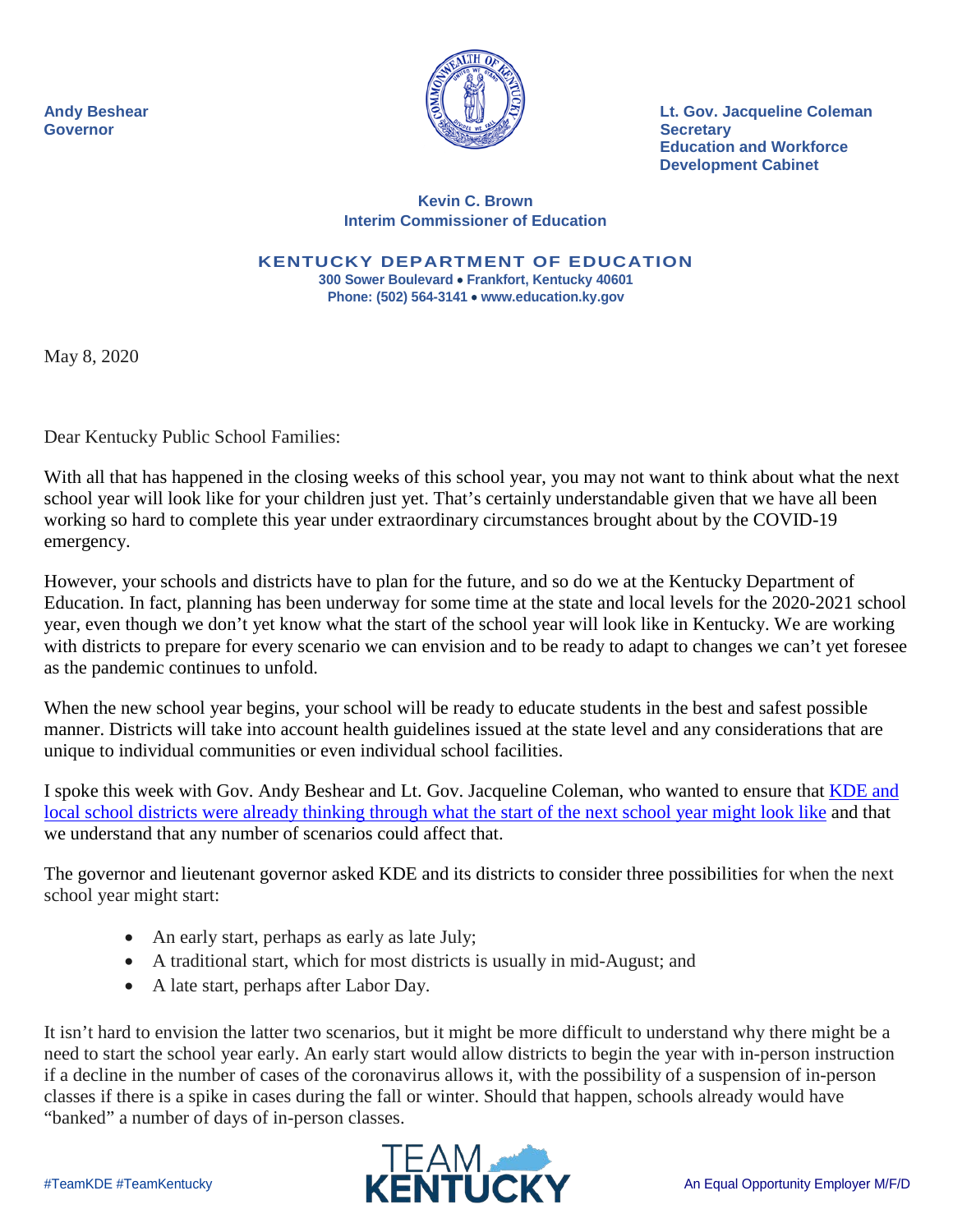We have asked superintendents to consider asking their local boards of education to approve multiple calendars to allow for the different scenarios, and districts should be prepared to adapt to changing circumstances near or after the beginning of the school year. We don't know that any of this will occur, but we need to be prepared for all possibilities if the public health landscape should change.

There are a number of possibilities to consider within any scenario: What will social distancing requirements look like at that time? How would those requirements affect our classrooms? How would that look in lunchrooms and libraries? In gymnasiums and on playgrounds? What activities could take place and which ones would have to wait? How would social distancing look on school buses?

The good news is we have time to plan; the bad news is we don't know exactly what we're planning for. We need every district to be nimble and to be able to adjust to what could be a changing public health landscape in the fall.

KDE will not dictate what the calendar will look like for individual districts. We are developing guidance for districts in cooperation with national, regional and state partner groups, but any guidance issued by KDE will focus on what is best for Kentucky's students. Planning will continue in the coming weeks and months, but decisions ultimately will be made at the local level.

And in a sea of unknowns, here's one thing I do know: The first consideration in any guidance we issue and any decisions that are made will be the health and safety of your children and of the teachers and other staff members who support them.

Now here's an update on some other things that have happened at the Kentucky Department of Education this week:

On Monday, the Education Continuation Task Force, a group of education stakeholders that is helping schools and districts continue to serve their students during the extended school closure period, discussed the increased concern [about summer slide](https://www.kentuckyteacher.org/news/2020/05/cares-act-funding-student-re-entry-for-next-school-year-discussed-by-task-force/) – the tendency for students to lose some of the academic gains they made during the previous school year – and ways to mitigate it.

The task force also discussed ways in which Kentucky's educational partners can assist school districts in pandemic recovery efforts as they receive funding from the federal Coronavirus Aid, Relief and Economic Security (CARES) Act.

On Tuesday, [the lieutenant governor paid a surprise virtual visit to the Commissioner's Student Advisory Council,](https://www.kentuckyteacher.org/news/2020/05/lt-gov-jacqueline-coleman-offers-words-of-encouragement-to-kde-student-advisory-council/) hearing feedback from the council members on how they are handling this extended period of remote learning and offering them encouragement.

On Wednesday, KDE staff members told the Local School Board Members Advisory Council that [meeting the](http://www.kentuckyteacher.org/news/2020/05/kde-will-prioritize-students-academic-mental-health-needs-when-schools-reopen/)  [academic and mental health needs of students will be a top priority](http://www.kentuckyteacher.org/news/2020/05/kde-will-prioritize-students-academic-mental-health-needs-when-schools-reopen/) for the KDE staff as the agency helps schools and districts prepare for the eventual return of students to their classrooms.

On Thursday, members of KDE's leadership team and I told the Kentucky Board of Education that local school [districts will likely be unaffected by an upcoming budget reduction](https://www.kentuckyteacher.org/news/2020/05/upcoming-budget-reduction-unlikely-to-affect-school-districts-but-future-reductions-could/) necessitated by a revenue shortfall for the current fiscal year, which ends June 30, but we probably will not be able to avoid cuts in programs and services to schools and districts if KDE is asked to make further budget cuts in the next fiscal year.